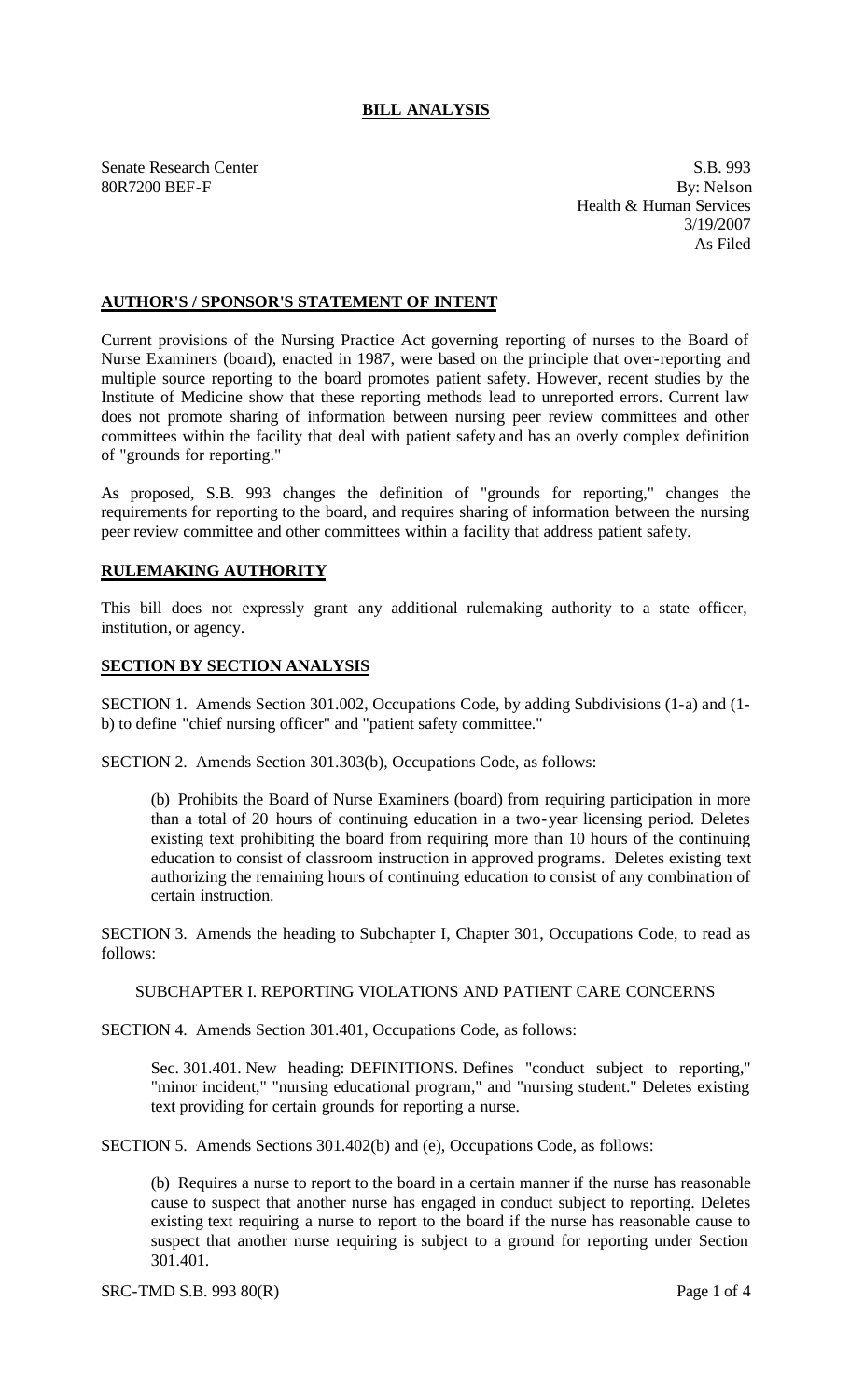(e) Authorizes a nurse to make a report required under Subsection (b)(1) to a nursing peer review committee under Chapter 303 (Nursing Peer Review) instead of reporting to the board under Subsection (b). Makes conforming changes.

SECTION 6. Amends Section 301.403, Occupations Code, as follows:

Sec. 301.403. DUTY OF PEER REVIEW COMMITTEE TO REPORT. (a) Creates this subsection from existing text. Requires a nursing peer review committee operating under Chapter 303 that determines that a nurse has engaged in conduct subject to reporting to file with the board a written and signed report that includes a recommendation whether the board should take formal disciplinary action against the nurse, the basis for the recommendation, and a description of the conduct subject to reporting except as provided by Subsection (b). Deletes existing text providing that a nursing peer review committee is required to file a statement with the board providing a recommendation that includes the extent to which any deficiency in care provided by the nurse was the result of a factor beyond the nurse's control rather than a deficiency in the nurse's judgment, knowledge, training, or skill.

(b) Provides certain circumstances under which a report under Subsection (a) is not required.

SECTION 7. Amends Section 301.404, Occupations Code, as follows:

Sec. 301.404. DUTY OF NURSING EDUCATIONAL PROGRAM TO REPORT. Deletes existing text defining "nursing educational program" and "nursing student."

SECTION 8. Amends Sections 301.405(b), (c), and (e), Occupations Code, as follows:

(b) Requires a person that terminates, suspends for more than seven days, or takes other substantive disciplinary action, as defined by the board, against a nurse, or a substantially equivalent action against a nurse who is a staffing agency nurse, because the nurse engaged in conduct subject to reporting to report certain information in writing to the board. Deletes existing text providing that a ground for reporting under Section 301.401 is a qualification for the reporting of the nurse to the board.

(c) Requires a person who makes a report required under Subsection (b) who is required under Section 303.0015 to establish a nursing peer review committee to submit a copy of the report to the nursing peer review committee. Requires the nursing peer review committee to review the conduct to determine if any deficiency in care by the reported nurse was the result of a factor beyond the nurse's control. Requires a nursing peer review committee that determines that there is reason to believe that the nurse's deficiency in care was the result of a factor beyond the nurse's control to report the conduct to the patient safety committee at the facility where the reported conduct occurred or to the chief nursing officer if the facility does not have a patient safety committee. Deletes existing text requiring each person subject to this section that regularly employs, hires, or otherwise contracts for the services of 10 or more nurses to develop a written plan for identifying and reporting a nurse under Section 301.401(a) except as provided by Subsection (g). Deletes existing text requiring the plan to provide for the review of the nurse and the incident by a nursing peer review committee established and operated under Chapter 303 (Nursing Peer Review). Deletes existing text providing that the review by the committee is only advisory, but is required, even if the nurse is voluntarily or involuntarily terminated.

(e) Deletes existing text providing that the requirement under Subsection (c) that a nursing peer review committee review the nurse and the incident does not prevent a person from taking disciplinary action before review by the peer review committee is conducted.

SECTION 9. Amends Section 301.407(b), Occupations Code, as follows: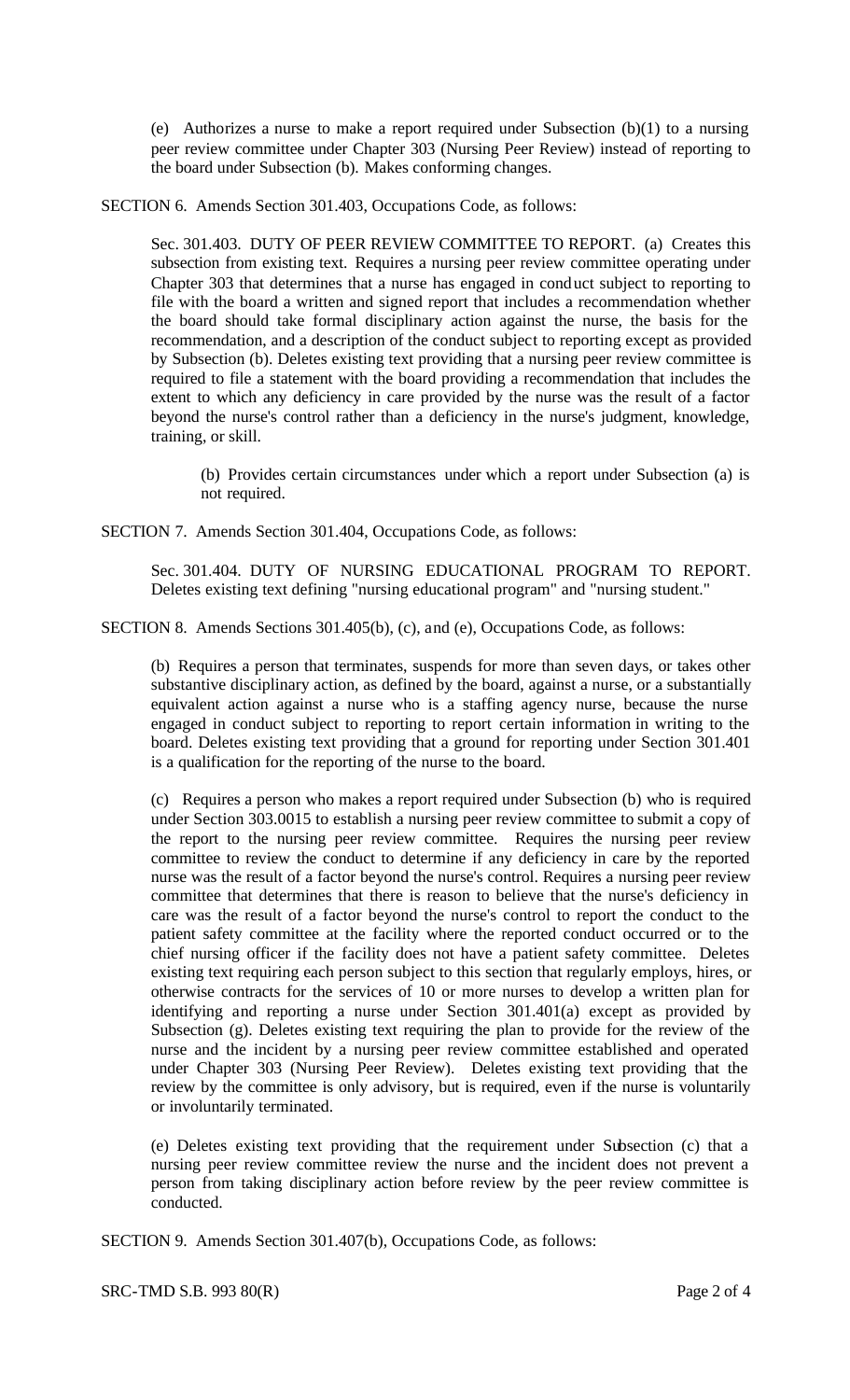(b) Requires a state agency that has reason to believe that a nurse has engaged in conduct subject to reporting to report the nurse in writing to the board or to a nursing peer review committee under Chapter 303 unless expressly prohibited by state or federal law. Deletes existing text requiring a state agency that has reason to believe a ground for reporting a nurse exists under Section 301.401 to report in writing to the board the identity of that nurse.

SECTION 10. Amends Section 301.457, Occupations Code, adding Subsection (g), as follows:

(g) Requires the board to report a determination to the patient safety committee at the facility where the nurse's deficiency in care occurred, or if the facility does not have a patient safety committee, to the chief nursing officer if the board determines after investigating a complaint under Subsection (e) that there is reason to believe that a nurse's deficiency in care was the result of a factor beyond the nurse's control.

SECTION 11. Section 303.001, Occupations Code, is amended by adding Subdivision (4-a) to define "patient safety committee."

SECTION 12. Amends Chapter 303, Occupations Code, by adding Section 303.0015, as follows:

Sec. 303.0015. REQUIRED ESTABLISHMENT OF NURSING PEER REVIEW COMMITTEE. (a) Requires a person to establish a nursing peer review committee to conduct nursing peer review under this chapter and Chapter 301 for certain purposes.

(b) Authorizes a person required to establish a nursing peer review committee under this section to contract with another entity to conduct the peer review for the person.

SECTION 13. Amends Section 303.005(b), Occupations Code, as follows:

(b) Authorizes a nurse to request, on a form developed or approved by the board, a determination by a nursing peer review committee under this chapter of whether a conduct violates a nurse's duty to a patient if a person who is required to establish a nursing peer review committee under Section 303.0015 requests a nurse to engage in conduct that the nurse believes violates a nurse's duty to a patient. Deletes existing text authorizing a nurse to request, on a form developed or approved by the board, a determination by a nursing peer review committee under this chapter of whether the conduct violates a nurse's duty to a patient if a person who regularly employs, hires, or otherwise contracts for the services of at least 10 nurses requests one of those nurses to engage in conduct that the nurse believes viola tes a nurse's duty to a patient.

SECTION 14. Amends Chapter 303, Occupations Code, by adding Section 303.0075, as follows:

Sec. 303.0075. SHARING OF INFORMATION. (a) Authorizes a nursing peer review committee and a patient safety committee established by the same entity to share information.

(b) Provides that the requirement to maintain the confidentiality of information obtained by a nursing peer review committee or patient safety committee applies to information shared under Subsection (a). Provides that a committee that receives informa tion from another committee under this section owes the same duty of confidentiality regarding the information as the committee that provided the information.

(c) Prohibits a committee that receives information from disclosing the information to another person. Requires a committee that receives information to forward any request to disclose the information to the committee that provided the information.